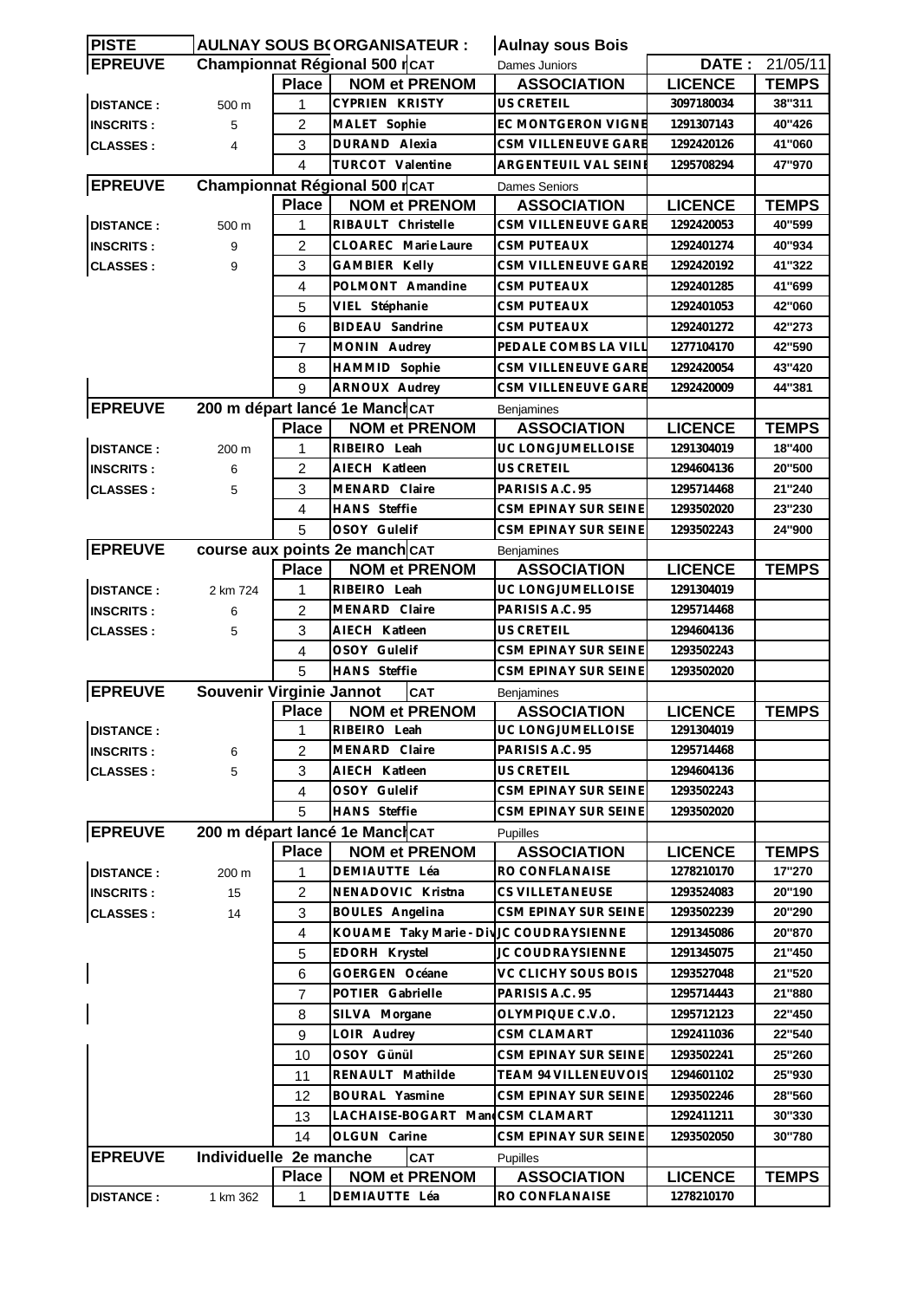| <b>INSCRITS:</b>                    | 15                       | 2                   | <b>BOULES</b> Angelina                   | CSM EPINAY SUR SEINE        | 1293502239     |              |
|-------------------------------------|--------------------------|---------------------|------------------------------------------|-----------------------------|----------------|--------------|
| <b>CLASSES:</b>                     | 14                       | 3                   | KOUAME Taky Marie - Div JC COUDRAYSIENNE |                             | 1291345086     |              |
|                                     |                          | 4                   | NENADOVIC Kristna                        | <b>CS VILLETANEUSE</b>      | 1293524083     |              |
|                                     |                          | 5                   | GOERGEN Océane                           | VC CLICHY SOUS BOIS         | 1293527048     |              |
|                                     |                          | 6                   | SILVA Morgane                            | OLYMPIQUE C.V.O.            | 1295712123     |              |
|                                     |                          | 7                   | POTIER Gabrielle                         | PARISIS A.C. 95             | 1295714443     |              |
|                                     |                          | 8                   | LOIR Audrey                              | <b>CSM CLAMART</b>          | 1292411036     |              |
|                                     |                          | 9                   | BOURAL Yasmine                           | CSM EPINAY SUR SEINE        | 1293502246     |              |
|                                     |                          | 10                  | EDORH Krystel                            | JC COUDRAYSIENNE            | 1291345075     |              |
|                                     |                          | 11                  | RENAULT Mathilde                         | <b>TEAM 94 VILLENEUVOIS</b> | 1294601102     |              |
|                                     |                          | 12                  | LACHAISE-BOGART Man CSM CLAMART          |                             | 1292411211     |              |
|                                     |                          | 13                  | OLGUN Carine                             | CSM EPINAY SUR SEINE        | 1293502050     |              |
|                                     |                          | 14                  | OSOY Günül                               | CSM EPINAY SUR SEINE        | 1293502241     |              |
| <b>EPREUVE</b>                      | Souvenir Virginie Jannot |                     | <b>CAT</b>                               | <b>Pupilles</b>             |                |              |
|                                     |                          | <b>Place</b>        | <b>NOM et PRENOM</b>                     | <b>ASSOCIATION</b>          | <b>LICENCE</b> | <b>TEMPS</b> |
| <b>DISTANCE:</b>                    |                          | 1                   | DEMIAUTTE Léa                            | RO CONFLANAISE              | 1278210170     |              |
| <b>INSCRITS:</b>                    | 15                       | 2                   | BOULES Angelina                          | CSM EPINAY SUR SEINE        | 1293502239     |              |
| <b>CLASSES:</b>                     | 14                       | 3                   | NENADOVIC Kristna                        | <b>CS VILLETANEUSE</b>      | 1293524083     |              |
|                                     |                          | $\overline{4}$      | KOUAME Taky Marie - Div                  | JC COUDRAYSIENNE            | 1291345086     |              |
|                                     |                          | 5                   | GOERGEN Océane                           | VC CLICHY SOUS BOIS         | 1293527048     |              |
|                                     |                          | 6                   | SILVA Morgane                            | OLYMPIQUE C.V.O.            | 1295712123     |              |
|                                     |                          | $\overline{7}$      | POTIER Gabrielle                         | PARISIS A.C. 95             | 1295714443     |              |
|                                     |                          | 8                   | EDORH Krystel                            | JC COUDRAYSIENNE            | 1291345075     |              |
|                                     |                          | 9                   | LOIR Audrey                              | <b>CSM CLAMART</b>          | 1292411036     |              |
|                                     |                          | 10                  | BOURAL Yasmine                           | CSM EPINAY SUR SEINE        | 1293502246     |              |
|                                     |                          | 11                  | RENAULT Mathilde                         | TEAM 94 VILLENEUVOIS        | 1294601102     |              |
|                                     |                          | 12                  | OSOY Günül                               | CSM EPINAY SUR SEINE        | 1293502241     |              |
|                                     |                          |                     | LACHAISE-BOGART Man CSM CLAMART          |                             | 1292411211     |              |
|                                     |                          | 13<br>14            | OLGUN Carine                             | CSM EPINAY SUR SEINE        | 1293502050     |              |
|                                     |                          |                     |                                          |                             |                |              |
|                                     |                          |                     |                                          |                             |                |              |
| <b>EPREUVE</b>                      |                          |                     | 200 m départ lancé 1e Mancicat           | Poussines                   |                |              |
|                                     |                          | <b>Place</b>        | <b>NOM et PRENOM</b>                     | <b>ASSOCIATION</b>          | <b>LICENCE</b> | <b>TEMPS</b> |
| <b>DISTANCE:</b>                    | 200 m                    | $\mathbf{1}$        | RAID Samia                               | JC COUDRAYSIENNE            | 1291345044     | 19"820       |
| <b>INSCRITS:</b>                    | 8                        | $\overline{c}$      | RIOBE Alice                              | <b>CSM CLAMART</b>          | 1292411044     | 20"100       |
| <b>CLASSES:</b>                     | 6                        | 3                   | KOT Louane                               | UC LONGJUMELLOISE           | 1291304078     | 20"200       |
|                                     |                          | 4                   | <b>BREBANT Anaïs</b>                     | VC CLICHY SOUS BOIS         | 1293527020     | 22"670       |
|                                     |                          | 5                   | BERGHEAUD Maelys                         | UC LONGJUMELLOISE           | 1291304022     | 25"410       |
|                                     |                          | 6                   | <b>GOUGEON Lisa</b>                      | PARISIS A.C. 95             | 1295714503     | 26"440       |
| <b>EPREUVE</b>                      | Individuelle 2e manche   |                     | <b>CAT</b>                               | Poussines                   |                |              |
|                                     |                          | <b>Place</b>        | <b>NOM et PRENOM</b>                     | <b>ASSOCIATION</b>          | <b>LICENCE</b> | <b>TEMPS</b> |
| <b>DISTANCE:</b>                    | 0 km 908                 | 1                   | RAID Samia                               | JC COUDRAYSIENNE            | 1291345044     |              |
| <b>INSCRITS:</b>                    | 8                        | 2                   | KOT Louane                               | UC LONGJUMELLOISE           | 1291304078     |              |
| <b>CLASSES:</b>                     | 6                        | 3                   | BREBANT Anaïs                            | VC CLICHY SOUS BOIS         | 1293527020     |              |
|                                     |                          | 4                   | BERGHEAUD Maelys                         | UC LONGJUMELLOISE           | 1291304022     |              |
|                                     |                          | 5                   | RIOBE Alice                              | <b>CSM CLAMART</b>          | 1292411044     |              |
|                                     |                          | 6                   | GOUGEON Lisa                             | PARISIS A.C. 95             | 1295714503     |              |
| <b>EPREUVE</b>                      | Souvenir Virginie Jannot |                     | CAT                                      | Poussines                   |                |              |
|                                     |                          | <b>Place</b>        | <b>NOM et PRENOM</b>                     | <b>ASSOCIATION</b>          | <b>LICENCE</b> | <b>TEMPS</b> |
| <b>DISTANCE:</b>                    |                          | 1                   | RAID Samia                               | JC COUDRAYSIENNE            | 1291345044     |              |
| <b>INSCRITS:</b>                    | 8                        | 2                   | KOT Louane                               | UC LONGJUMELLOISE           | 1291304078     |              |
| <b>CLASSES:</b>                     | 6                        | 3                   | RIOBE Alice                              | <b>CSM CLAMART</b>          | 1292411044     |              |
|                                     |                          | 4                   | <b>BREBANT Anaïs</b>                     | VC CLICHY SOUS BOIS         | 1293527020     |              |
|                                     |                          | 5                   | BERGHEAUD Maelys                         | UC LONGJUMELLOISE           | 1291304022     |              |
|                                     |                          | 6                   | <b>GOUGEON Lisa</b>                      | PARISIS A.C. 95             | 1295714503     |              |
| <b>EPREUVE</b>                      |                          |                     | 200 m départ lancé 1e MancicAT           | Prélicenciée                |                |              |
|                                     |                          | <b>Place</b>        | <b>NOM et PRENOM</b>                     | <b>ASSOCIATION</b>          | <b>LICENCE</b> | <b>TEMPS</b> |
| <b>DISTANCE:</b>                    | 200 m                    | 1                   | BOURASSEAU Léa                           | UC LONGJUMELLOISE           | 1291304041     | 40"000       |
| <b>INSCRITS:</b><br><b>CLASSES:</b> | 1                        | $\overline{c}$<br>3 |                                          |                             |                |              |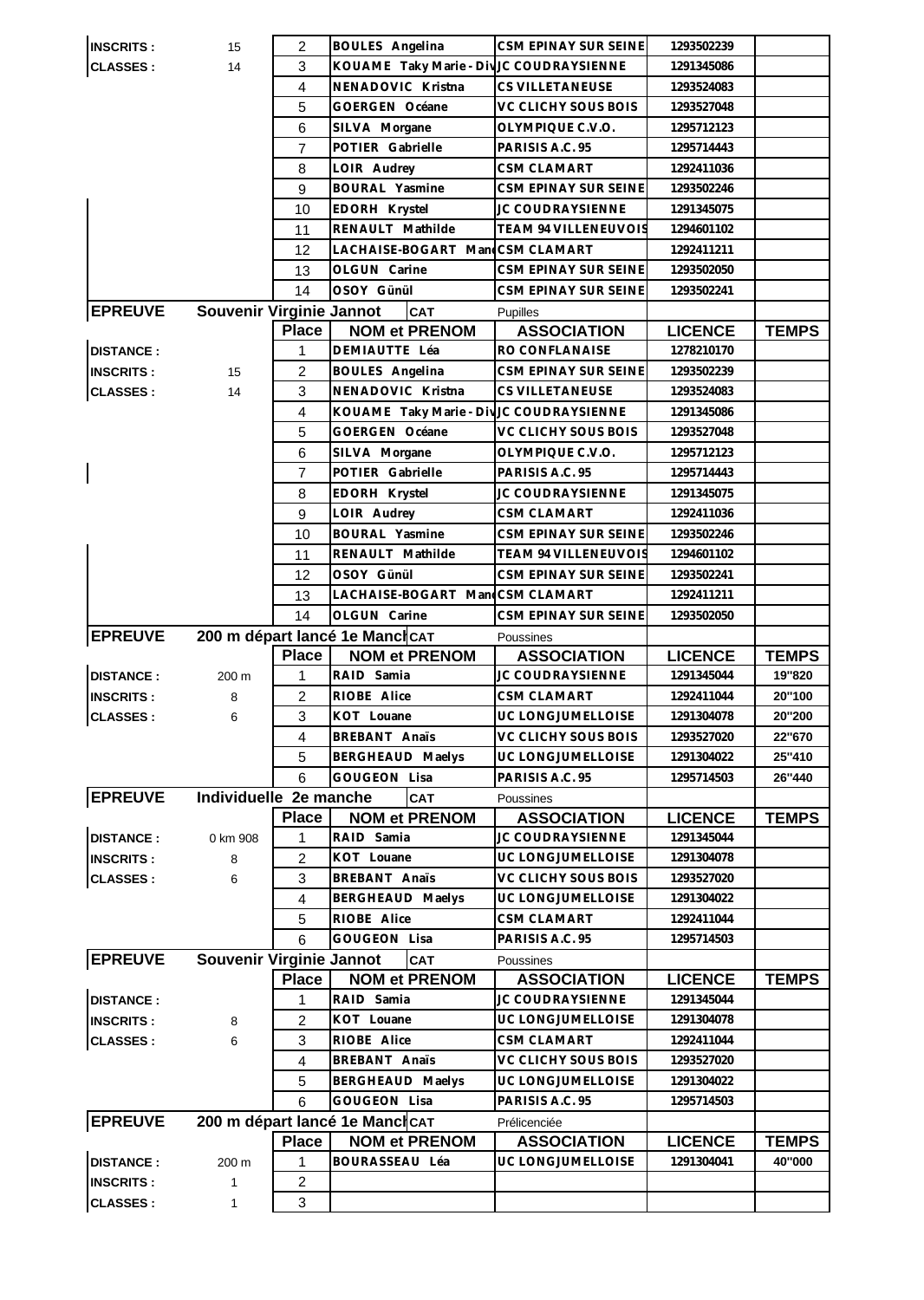| <b>EPREUVE</b>   | Individuelle 2e manche        |                |                       | <b>CAT</b>           | Prélicenciée                |                |              |
|------------------|-------------------------------|----------------|-----------------------|----------------------|-----------------------------|----------------|--------------|
|                  |                               | <b>Place</b>   |                       | <b>NOM et PRENOM</b> | <b>ASSOCIATION</b>          | <b>LICENCE</b> | <b>TEMPS</b> |
| <b>DISTANCE:</b> | 0 km 908                      | 1              | BOURASSEAU Léa        |                      | UC LONGJUMELLOISE           | 1291304041     |              |
| <b>INSCRITS:</b> | 1                             | 2              |                       |                      |                             |                |              |
| <b>CLASSES:</b>  | 1                             | 3              |                       |                      |                             |                |              |
| <b>EPREUVE</b>   | Souvenir Virginie Jannot      |                |                       | CAT                  | Prélicenciée                |                |              |
|                  |                               | <b>Place</b>   |                       | <b>NOM et PRENOM</b> | <b>ASSOCIATION</b>          | <b>LICENCE</b> | <b>TEMPS</b> |
| <b>DISTANCE:</b> |                               | 1              | BOURASSEAU Léa        |                      | UC LONGJUMELLOISE           | 1291304041     |              |
| <b>INSCRITS:</b> | 1                             | 2              |                       |                      |                             |                |              |
| <b>CLASSES:</b>  |                               | 3              |                       |                      |                             |                |              |
| <b>EPREUVE</b>   | Championnat vitesse 200 m CAT |                |                       |                      | <b>Minimes Cadettes</b>     |                |              |
|                  |                               | <b>Place</b>   |                       | <b>NOM et PRENOM</b> | <b>ASSOCIATION</b>          | <b>LICENCE</b> | <b>TEMPS</b> |
| <b>DISTANCE:</b> | 200 m                         | 1              | LE BRAS Justine       |                      | ARGENTEUIL VAL SEINE        | 1295708416     | 15"337       |
|                  |                               | $\overline{2}$ | DRAGONI Elina         |                      | LA PEDALE FERTOISE          | 1277102019     | 15"510       |
| <b>INSCRITS:</b> | 11                            | 3              | <b>TESSIER OCEANE</b> |                      | <b>US CRETEIL</b>           |                | 15"540       |
| <b>CLASSES:</b>  | 10                            |                |                       |                      |                             | 3499031213     |              |
|                  |                               | 4              | <b>GOERGEN Laura</b>  |                      | VC CLICHY SOUS BOIS         | 1293527070     | 15"670       |
|                  |                               | 5              | RENAULT Carine        |                      | TEAM 94 VILLENEUVOIS        | 1294601101     | 15"783       |
|                  |                               | 6              | LECQUE Alexandra      |                      | <b>ARGENTEUIL VAL SEINI</b> | 1295708422     | 15"796       |
|                  |                               | 7              | POLMONT Estelle       |                      | <b>CSM PUTEAUX</b>          | 1292401217     | 16"620       |
|                  |                               | 8              |                       | GOY BAHOUM Océane    | <b>TEAM 94 VILLENEUVOIS</b> | 1294601023     | 16"680       |
|                  |                               | 9              | <b>HEGOBURU Lise</b>  |                      | <b>ES GERVAIS LILAS</b>     | 1293516220     | 17"140       |
|                  |                               | 10             | ARNOUX Tifanny        |                      | <b>CSM VILLENEUVE GARE</b>  | 1292420045     | 17"410       |
| <b>EPREUVE</b>   | <b>Vitesse 1/4 Finales</b>    |                |                       | <b>CAT</b>           | <b>Minimes Cadettes</b>     |                |              |
|                  |                               | <b>Place</b>   |                       | <b>NOM et PRENOM</b> | <b>ASSOCIATION</b>          | <b>LICENCE</b> | <b>TEMPS</b> |
| <b>DISTANCE:</b> |                               | 1              | LECQUE Alexandra      |                      | ARGENTEUIL VAL SEINI        | 1295708422     | 14"99        |
| <b>INSCRITS:</b> | 10                            | 2              | LE BRAS Justine       |                      | ARGENTEUIL VAL SEINI        | 1295708416     |              |
| <b>CLASSES:</b>  | 8                             | 3              | POLMONT Estelle       |                      | <b>CSM PUTEAUX</b>          | 1292401217     |              |
|                  |                               |                |                       |                      |                             |                |              |
|                  |                               | 1              | RENAULT Carine        |                      | <b>TEAM 94 VILLENEUVOIS</b> | 1294601101     | 16"36        |
|                  |                               | $\overline{2}$ | DRAGONI Elina         |                      | LA PEDALE FERTOISE          | 1277102019     |              |
|                  |                               | 3              |                       | GOY BAHOUM Océane    | TEAM 94 VILLENEUVOIS        | 1294601023     |              |
|                  |                               |                |                       |                      |                             |                |              |
|                  |                               | 1              | <b>GOERGEN Laura</b>  |                      | VC CLICHY SOUS BOIS         | 1293527070     | 17"25        |
|                  |                               | 2              | TESSIER OCEANE        |                      | <b>US CRETEIL</b>           | 3499031213     |              |
|                  |                               | 3              | HEGOBURU Lise         |                      | ES GERVAIS LILAS            | 1293516220     |              |
|                  |                               | 4              | ARNOUX Tifanny        |                      | CSM VILLENEUVE GARE         | 1292420045     |              |
| <b>EPREUVE</b>   | Vitesse repéchage             |                |                       | CAT                  | <b>Minimes Cadettes</b>     |                |              |
|                  |                               | <b>Place</b>   |                       | <b>NOM et PRENOM</b> | <b>ASSOCIATION</b>          | <b>LICENCE</b> | <b>TEMPS</b> |
| <b>DISTANCE:</b> |                               | 1              | LE BRAS Justine       |                      | ARGENTEUIL VAL SEINE        | 1295708416     | 16"02        |
| <b>INSCRITS:</b> |                               | 2              |                       | GOY BAHOUM Océane    | <b>TEAM 94 VILLENEUVOIS</b> | 1294601023     |              |
| <b>CLASSES:</b>  | 6                             | 3              | <b>TESSIER OCEANE</b> |                      | <b>US CRETEIL</b>           | 3499031213     |              |
|                  |                               | 4              | <b>DRAGONI Elina</b>  |                      | LA PEDALE FERTOISE          | 1277102019     |              |
|                  |                               | 5              | POLMONT Estelle       |                      | <b>CSM PUTEAUX</b>          | 1292401217     |              |
|                  |                               | 6              | <b>HEGOBURU Lise</b>  |                      | ES GERVAIS LILAS            | 1293516220     |              |
| <b>EPREUVE</b>   | <b>Vitesse 1/2 Finales</b>    |                |                       | <b>CAT</b>           | <b>Minimes Cadettes</b>     |                |              |
|                  |                               | <b>Place</b>   |                       | <b>NOM et PRENOM</b> | <b>ASSOCIATION</b>          | <b>LICENCE</b> | <b>TEMPS</b> |
| <b>DISTANCE:</b> |                               | 1              | LE BRAS Justine       |                      | ARGENTEUIL VAL SEINE        | 1295708416     | 15"35        |
| <b>INSCRITS:</b> |                               | 2              | LECQUE Alexandra      |                      | ARGENTEUIL VAL SEINI        | 1295708422     |              |
| <b>CLASSES:</b>  | 4                             |                |                       |                      |                             |                |              |
|                  |                               | 1              | RENAULT Carine        |                      | TEAM 94 VILLENEUVOIS        | 1294601101     | 15"65        |
|                  |                               | 2              | GOERGEN Laura         |                      | VC CLICHY SOUS BOIS         | 1293527070     |              |
|                  |                               |                |                       |                      |                             |                |              |
|                  | 2e manche                     | 1              | LE BRAS Justine       |                      | ARGENTEUIL VAL SEINI        | 1295708416     | 17"59        |
|                  |                               | $\overline{2}$ | LECQUE Alexandra      |                      | ARGENTEUIL VAL SEINI        | 1295708422     |              |
|                  |                               |                |                       |                      |                             |                |              |
|                  |                               | 1              | RENAULT Carine        |                      | <b>TEAM 94 VILLENEUVOIS</b> | 1294601101     | 17"18        |
|                  |                               | 2              | <b>GOERGEN Laura</b>  |                      | VC CLICHY SOUS BOIS         | 1293527070     |              |
| <b>EPREUVE</b>   | <b>Vitesse Finales</b>        |                |                       | <b>CAT</b>           | <b>Minimes Cadettes</b>     |                |              |
|                  |                               |                |                       |                      |                             |                |              |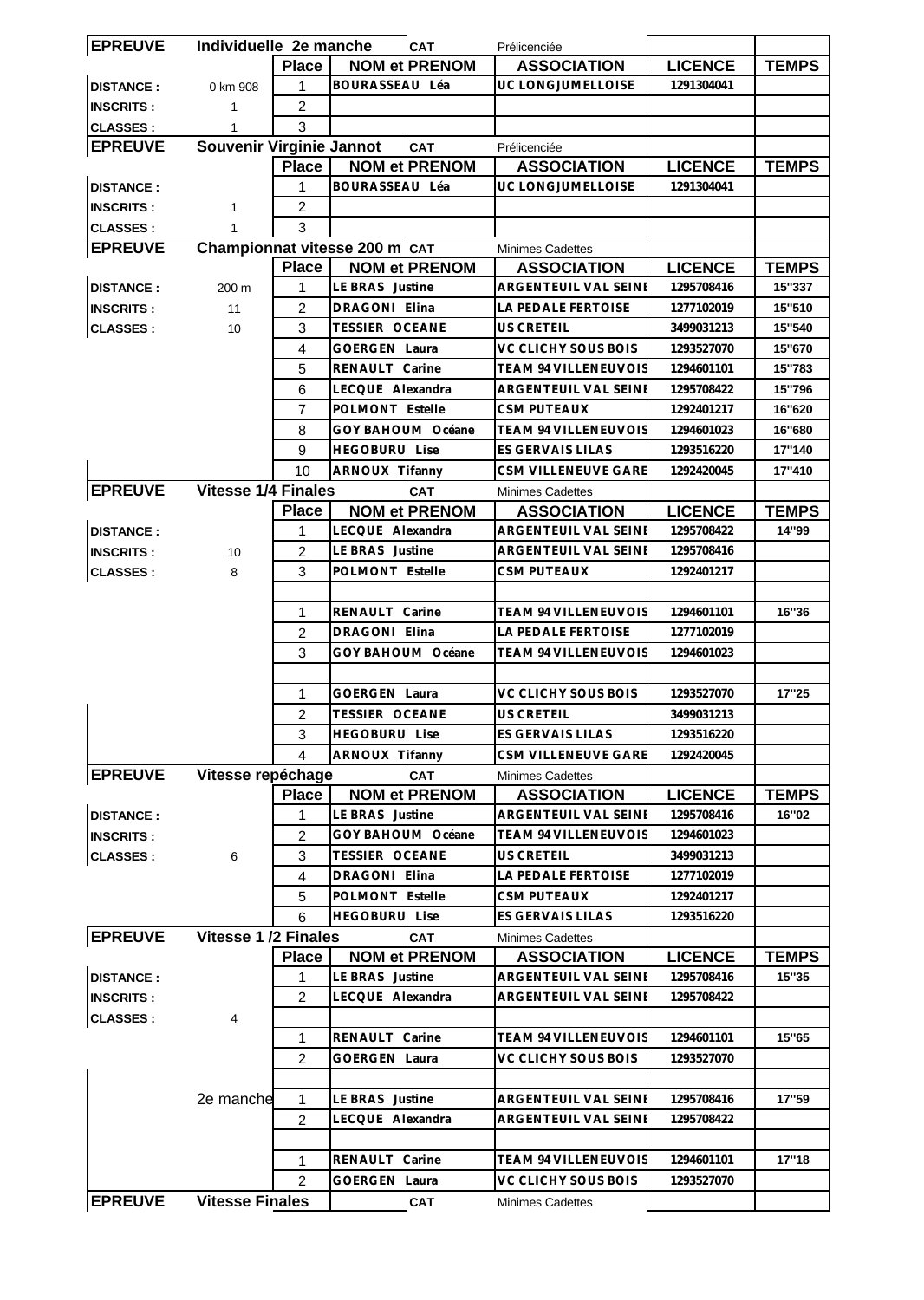|                  |                            | <b>Place</b>   | <b>NOM et PRENOM</b>          | <b>ASSOCIATION</b>           | <b>LICENCE</b> | <b>TEMPS</b> |
|------------------|----------------------------|----------------|-------------------------------|------------------------------|----------------|--------------|
| <b>DISTANCE:</b> |                            | 1              | LE BRAS Justine               | ARGENTEUIL VAL SEINE         | 1295708416     |              |
| <b>INSCRITS:</b> |                            | $\overline{2}$ | RENAULT Carine                | TEAM 94 VILLENEUVOIS         | 1294601101     |              |
| <b>CLASSES:</b>  | $\overline{4}$             |                |                               |                              |                |              |
|                  |                            | 3              | LECQUE Alexandra              | ARGENTEUIL VAL SEINE         | 1295708422     | 17"20        |
|                  |                            | 4              | <b>GOERGEN Laura</b>          | VC CLICHY SOUS BOIS          | 1293527070     |              |
|                  |                            |                |                               |                              |                |              |
|                  |                            |                | LE BRAS Justine               |                              |                | 16"41        |
|                  | 2e manche                  | 1              |                               | ARGENTEUIL VAL SEINE         | 1295708416     |              |
|                  |                            | $\overline{c}$ | RENAULT Carine                | <b>TEAM 94 VILLENEUVOIS</b>  | 1294601101     |              |
|                  |                            |                |                               |                              |                |              |
|                  |                            | 3              | LECQUE Alexandra              | ARGENTEUIL VAL SEINE         | 1295708422     | 16"83        |
|                  |                            | 4              | <b>GOERGEN Laura</b>          | VC CLICHY SOUS BOIS          | 1293527070     |              |
| <b>EPREUVE</b>   | Championnat régional       |                | <b>CAT</b>                    | <b>Minimes</b>               |                |              |
|                  |                            | <b>Place</b>   | <b>NOM et PRENOM</b>          | <b>ASSOCIATION</b>           | <b>LICENCE</b> | <b>TEMPS</b> |
| <b>DISTANCE:</b> |                            | 1              | <b>GOERGEN Laura</b>          | VC CLICHY SOUS BOIS          | 1293527070     | 16"83        |
| <b>INSCRITS:</b> | 4                          | 2              | GOY BAHOUM Océane             | <b>TEAM 94 VILLENEUVOIS</b>  | 1294601023     |              |
| <b>CLASSES:</b>  | 4                          | 3              | DRAGONI Elina                 | LA PEDALE FERTOISE           | 1277102019     |              |
|                  |                            | $\overline{4}$ | <b>HEGOBURU Lise</b>          | <b>ES GERVAIS LILAS</b>      | 1293516220     |              |
| <b>EPREUVE</b>   | Championnat régional       |                | <b>CAT</b>                    | Cadettes                     |                |              |
|                  |                            | <b>Place</b>   | <b>NOM et PRENOM</b>          | <b>ASSOCIATION</b>           | <b>LICENCE</b> | <b>TEMPS</b> |
| <b>DISTANCE:</b> |                            | 1              | LE BRAS Justine               | ARGENTEUIL VAL SEINE         | 1295708416     | 16"41        |
| <b>INSCRITS:</b> | 7                          | $\overline{2}$ | RENAULT Carine                | <b>TEAM 94 VILLENEUVOIS</b>  | 1294601101     |              |
| <b>CLASSES:</b>  | 6                          | 3              | LECQUE Alexandra              | ARGENTEUIL VAL SEINE         | 1295708422     |              |
|                  |                            | 4              | <b>TESSIER OCEANE</b>         | US CRETEIL                   | 3499031213     |              |
|                  |                            | 5              | POLMONT Estelle               | <b>CSM PUTEAUX</b>           | 1292401217     |              |
|                  |                            | 6              | <b>ARNOUX Tifanny</b>         | CSM VILLENEUVE GARE          | 1292420045     |              |
| <b>EPREUVE</b>   |                            |                | Championnat vitesse 200 m CAT | Dames Juniors Seniors        |                |              |
|                  |                            | <b>Place</b>   | <b>NOM et PRENOM</b>          | <b>ASSOCIATION</b>           | <b>LICENCE</b> | <b>TEMPS</b> |
| <b>DISTANCE:</b> | 200 m                      | 1              | RIBAULT Christelle            | CSM VILLENEUVE GARE          | 1292420053     | 13"800       |
| <b>INSCRITS:</b> | 14                         | 2              | CYPRIEN KRISTY                | US CRETEIL                   | 3097180034     | 13"810       |
| <b>CLASSES:</b>  | 11                         | 3              | <b>BIDEAU</b> Sandrine        | <b>CSM PUTEAUX</b>           | 1292401272     | 14"420       |
|                  |                            | $\overline{4}$ | DURAND Alexia                 | CSM VILLENEUVE GARE          | 1292420126     | 14"500       |
|                  |                            | 5              | GAMBIER Kelly                 | CSM VILLENEUVE GARE          | 1292420192     | 14"620       |
|                  |                            | 6              | VIEL Stéphanie                | <b>CSM PUTEAUX</b>           | 1292401053     | 14"780       |
| $\mathbf{I}$     |                            | $\overline{7}$ | POLMONT Amandine              | CSM PUTEAUX                  | 1292401285     | 15"150       |
|                  |                            | 8              | HAMMID Sophie                 | CSM VILLENEUVE GARE          | 1292420054     | 15"210       |
|                  |                            | 9              | MONIN Audrey                  | PEDALE COMBS LA VILL         | 1277104170     | 15"420       |
|                  |                            | 10             | ARNOUX Audrey                 | CSM VILLENEUVE GARE          | 1292420009     | 15"910       |
|                  |                            | 11             | TURCOT Valentine              | ARGENTEUIL VAL SEINE         | 1295708294     | 16"520       |
| <b>EPREUVE</b>   | <b>Vitesse 1/4 Finales</b> |                | <b>CAT</b>                    | <b>Dames Juniors Seniors</b> |                |              |
|                  |                            | <b>Place</b>   | <b>NOM et PRENOM</b>          | <b>ASSOCIATION</b>           | <b>LICENCE</b> | <b>TEMPS</b> |
| <b>DISTANCE:</b> |                            | 1              | RIBAULT Christelle            | CSM VILLENEUVE GARE          | 1292420053     | 14"34        |
| <b>INSCRITS:</b> | 14                         | $\overline{2}$ | POLMONT Amandine              | <b>CSM PUTEAUX</b>           | 1292401285     |              |
| <b>CLASSES:</b>  | 11                         | 3              | VIEL Stéphanie                | CSM PUTEAUX                  | 1292401053     |              |
|                  |                            |                |                               |                              |                |              |
|                  |                            | 1              | CYPRIEN KRISTY                | US CRETEIL                   | 3097180034     | 14"76        |
|                  |                            | 2              | GAMBIER Kelly                 | CSM VILLENEUVE GARE          | 1292420192     |              |
|                  |                            | 3              | HAMMID Sophie                 | CSM VILLENEUVE GARE          | 1292420054     |              |
|                  |                            | 4              | TURCOT Valentine              | ARGENTEUIL VAL SEINE         | 1295708294     |              |
|                  |                            |                |                               |                              |                |              |
|                  |                            | 1              | BIDEAU Sandrine               | <b>CSM PUTEAUX</b>           | 1292401272     | 14"72        |
|                  |                            | $\overline{c}$ | DURAND Alexia                 | CSM VILLENEUVE GARE          | 1292420126     |              |
|                  |                            | 3              | MONIN Audrey                  | PEDALE COMBS LA VILL         | 1277104170     |              |
|                  |                            | $\overline{4}$ | ARNOUX Audrey                 | CSM VILLENEUVE GARE          | 1292420009     |              |
| <b>EPREUVE</b>   | Vitesse repéchage          |                | <b>CAT</b>                    | Dames Juniors Seniors        |                |              |
|                  |                            | <b>Place</b>   | <b>NOM et PRENOM</b>          | <b>ASSOCIATION</b>           | <b>LICENCE</b> | <b>TEMPS</b> |
| <b>DISTANCE:</b> |                            | 16             | POLMONT Amandine              | <b>CSM PUTEAUX</b>           | 1292401285     | 15"23        |
| <b>INSCRITS:</b> |                            | 17             | VIEL Stéphanie                | CSM PUTEAUX                  | 1292401053     |              |
|                  |                            |                |                               |                              |                |              |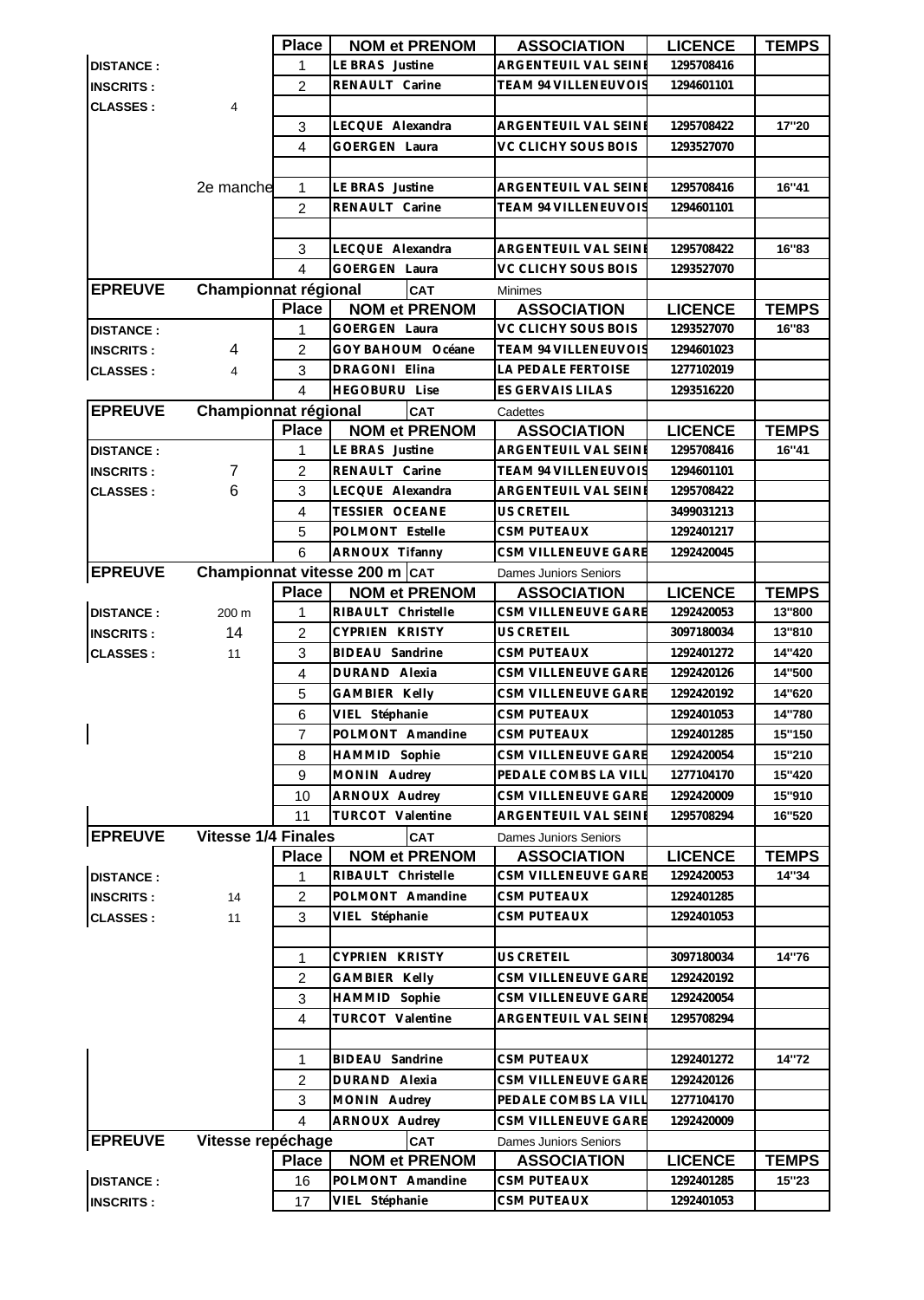| <b>CLASSES:</b>  |                            | 18             | DURAND Alexia                 | CSM VILLENEUVE GARE         | 1292420126     |              |
|------------------|----------------------------|----------------|-------------------------------|-----------------------------|----------------|--------------|
|                  |                            | 19             | HAMMID Sophie                 | CSM VILLENEUVE GARE         | 1292420054     |              |
|                  |                            | 20             | MONIN Audrey                  | PEDALE COMBS LA VILI        | 1277104170     |              |
|                  |                            | 21             | GAMBIER Kelly                 | CSM VILLENEUVE GARE         | 1292420192     |              |
| <b>EPREUVE</b>   | Vitesse 1 /2 Finales       |                | <b>CAT</b>                    | Dames Juniors Seniors       |                |              |
|                  |                            | <b>Place</b>   | <b>NOM et PRENOM</b>          | <b>ASSOCIATION</b>          | <b>LICENCE</b> | <b>TEMPS</b> |
| <b>DISTANCE:</b> |                            | 1              | POLMONT Amandine              | CSM PUTEAUX                 | 1292401285     | 19"38        |
| <b>INSCRITS:</b> |                            | 2              | RIBAULT Christelle            | CSM VILLENEUVE GARE         | 1292420053     |              |
| <b>CLASSES:</b>  | 4                          | 3              |                               |                             |                |              |
|                  |                            | $\overline{4}$ | <b>CYPRIEN KRISTY</b>         | <b>US CRETEIL</b>           | 3097180034     | 14"74        |
|                  |                            | 5              | BIDEAU Sandrine               | <b>CSM PUTEAUX</b>          | 1292401272     |              |
|                  |                            | 6              |                               |                             |                |              |
|                  | 2e manche                  | $\overline{7}$ | RIBAULT Christelle            | CSM VILLENEUVE GARE         | 1292420053     | 15"27        |
|                  |                            | 8              | POLMONT Amandine              | CSM PUTEAUX                 | 1292401285     |              |
|                  |                            | 9              |                               |                             |                |              |
|                  |                            | 10             | CYPRIEN KRISTY                | US CRETEIL                  | 3097180034     | 13"81        |
|                  |                            | 11             | <b>BIDEAU</b> Sandrine        |                             |                |              |
|                  |                            |                |                               | CSM PUTEAUX                 | 1292401272     |              |
|                  |                            | 12             |                               |                             |                |              |
|                  | <b>Belle</b>               | 13             | POLMONT Amandine              | <b>CSM PUTEAUX</b>          | 1292401285     | 14"69        |
|                  |                            | 14             | RIBAULT Christelle            | <b>CSM VILLENEUVE GARE</b>  | 1292420053     |              |
| <b>EPREUVE</b>   | <b>Vitesse Finales</b>     |                | <b>CAT</b>                    | Dames Juniors Seniors       |                |              |
|                  |                            | <b>Place</b>   | <b>NOM et PRENOM</b>          | <b>ASSOCIATION</b>          | <b>LICENCE</b> | <b>TEMPS</b> |
| <b>DISTANCE:</b> |                            | 1              | <b>CYPRIEN KRISTY</b>         | <b>US CRETEIL</b>           | 3097180034     | 13"84        |
| <b>INSCRITS:</b> |                            | $\overline{2}$ | POLMONT Amandine              | CSM PUTEAUX                 | 1292401285     |              |
| <b>CLASSES:</b>  | 4                          |                |                               |                             |                |              |
|                  |                            | 3              | RIBAULT Christelle            | CSM VILLENEUVE GARE         | 1292420053     | 15"14        |
|                  |                            | 4              | BIDEAU Sandrine               | <b>CSM PUTEAUX</b>          | 1292401272     |              |
|                  |                            |                |                               |                             |                |              |
|                  | 2e manche                  | 1              | <b>CYPRIEN KRISTY</b>         | <b>US CRETEIL</b>           | 3097180034     | 13"82        |
|                  |                            | $\overline{2}$ | POLMONT Amandine              | <b>CSM PUTEAUX</b>          | 1292401285     |              |
|                  |                            |                |                               |                             |                |              |
|                  |                            | 3              | RIBAULT Christelle            | CSM VILLENEUVE GARE         | 1292420053     | 15"10        |
|                  |                            | 4              | <b>BIDEAU</b> Sandrine        | CSM PUTEAUX                 | 1292401272     |              |
| <b>EPREUVE</b>   | <b>Championnat Vitesse</b> |                | CAT                           | Dames Juniors               |                |              |
|                  |                            | <b>Place</b>   | <b>NOM et PRENOM</b>          | <b>ASSOCIATION</b>          | <b>LICENCE</b> | <b>TEMPS</b> |
| <b>DISTANCE:</b> |                            | 1              | CYPRIEN KRISTY                | <b>US CRETEIL</b>           | 3097180034     | 13"82        |
| <b>INSCRITS:</b> | 5                          | 2              | DURAND Alexia                 | CSM VILLENEUVE GARE         | 1292420126     |              |
| <b>CLASSES:</b>  | 3                          | 3              | TURCOT Valentine              | ARGENTEUIL VAL SEINI        | 1295708294     |              |
| <b>EPREUVE</b>   | <b>Championnat Vitesse</b> |                | <b>CAT</b>                    | <b>Dames Seniors</b>        |                |              |
|                  |                            | <b>Place</b>   | <b>NOM et PRENOM</b>          | <b>ASSOCIATION</b>          | <b>LICENCE</b> | <b>TEMPS</b> |
| <b>DISTANCE:</b> |                            | 1              | POLMONT Amandine              | <b>CSM PUTEAUX</b>          | 1292401285     |              |
| <b>INSCRITS:</b> | 9                          | $\overline{2}$ | RIBAULT Christelle            | CSM VILLENEUVE GARE         | 1292420053     |              |
| <b>CLASSES:</b>  | 8                          | 3              | BIDEAU Sandrine               | <b>CSM PUTEAUX</b>          | 1292401272     |              |
|                  |                            | 4              | VIEL Stéphanie                | <b>CSM PUTEAUX</b>          | 1292401053     |              |
|                  |                            | 5              | HAMMID Sophie                 | CSM VILLENEUVE GARE         | 1292420054     |              |
|                  |                            | 6              | MONIN Audrey                  | PEDALE COMBS LA VILI        | 1277104170     |              |
|                  |                            | 7              | GAMBIER Kelly                 | CSM VILLENEUVE GARE         | 1292420192     |              |
|                  |                            | 8              | ARNOUX Audrey                 | CSM VILLENEUVE GARE         | 1292420009     |              |
| <b>EPREUVE</b>   |                            |                | Championnat course aux po CAT | <b>Minimes</b>              |                |              |
|                  |                            | <b>Place</b>   | <b>NOM et PRENOM</b>          | <b>ASSOCIATION</b>          | <b>LICENCE</b> | <b>TEMPS</b> |
| <b>DISTANCE:</b> | 5 km 448                   | 1              | <b>GOERGEN Laura</b>          | VC CLICHY SOUS BOIS         | 1293527070     |              |
|                  | 4                          | $\overline{c}$ | DRAGONI Elina                 | LA PEDALE FERTOISE          | 1277102019     |              |
| <b>INSCRITS:</b> |                            |                | GOY BAHOUM Océane             | TEAM 94 VILLENEUVOIS        | 1294601023     |              |
| <b>CLASSES:</b>  | 4                          | 3              |                               |                             |                |              |
|                  |                            | 4              | <b>HEGOBURU Lise</b>          | ES GERVAIS LILAS            | 1293516220     |              |
| <b>EPREUVE</b>   |                            |                | Championnat course aux po CAT | Cadettes                    |                |              |
|                  |                            | <b>Place</b>   | <b>NOM et PRENOM</b>          | <b>ASSOCIATION</b>          | <b>LICENCE</b> | <b>TEMPS</b> |
| <b>DISTANCE:</b> | 5 km 448                   | 1              | RENAULT Carine                | <b>TEAM 94 VILLENEUVOIS</b> | 1294601101     | 9'24"96      |
| <b>INSCRITS:</b> | 7                          | $\overline{2}$ | LE BRAS Justine               | ARGENTEUIL VAL SEINE        | 1295708416     |              |